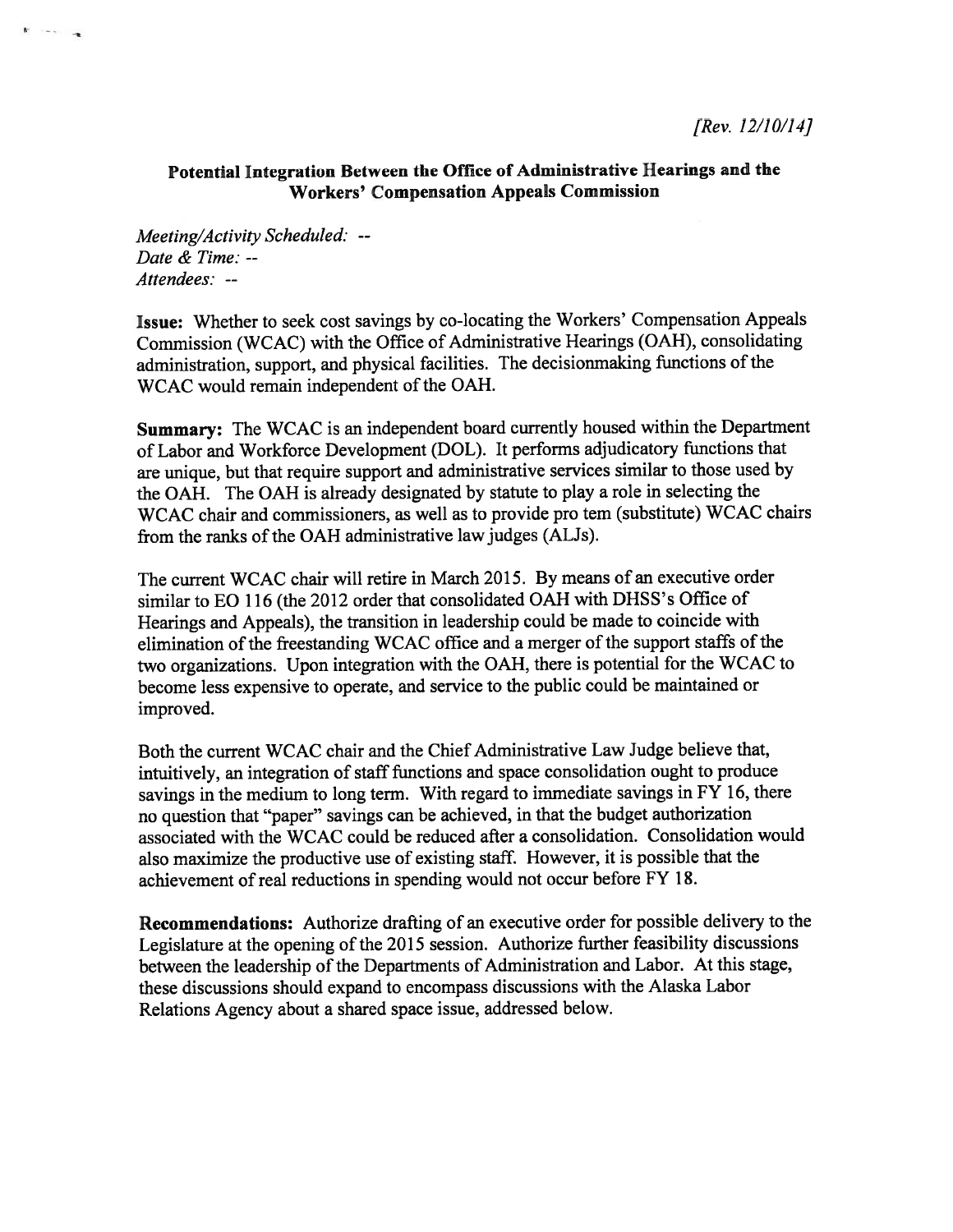## Factual Basis for Recommendation:

1. The WCAC was created in 2005. It operates as <sup>a</sup> specialized intermediate appellate panel, reviewing cases from the Workers' Compensation Board. The WCAC consists of four lay members and <sup>a</sup> professional attorney-chair, all appointed by the governor. Two ofthe lay members come from the labor side and two from management, and that balance has to be preserve<sup>d</sup> in creating three-member panels that hear individual appeals. The chair sits on all the panels.

2. The WCAC opens about <sup>25</sup> cases per year. It produces about <sup>100</sup> substantive orders and 17 full-dress decisions per year.'

3. The OAH is Alaska's central pane<sup>l</sup> of administrative law judges (ALJs). The OAH opens about <sup>2350</sup> cases per year in <sup>a</sup> wide variety of formats, from simple public benefit appeals to oil and gas taxation cases involving hundreds of millions of dollars. OAH issues about <sup>a</sup> thousand case decisions per year, and an uncounted but larger number of substantive orders. The OAH also conducts <sup>a</sup> large number of mediations and performs <sup>a</sup> variety of statewide training and monitoring functions relating to administrative adjudication.

4. By statute, the OAH already has <sup>a</sup> significant role in the WCAC, consisting of: (1) recruiting and evaluating candidates for WCAC chair; (2) recruiting and evaluating candidates for WCAC commissioner slots; and (3) providing ALJs to serve as pro tem chairs to fill in when the regular chair is on leave. The third role has <sup>g</sup>iven the OAH some insight into the way the WCAC operates and its resource needs. It has also <sup>g</sup>iven two OAR ALJs some WCAC chair experience.

5. The staff functions and space needs of the two organizations are similar. Both staffs must be highly skilled at working with self-represented litigants. Both staffs must maintain meticulous case records and must prepare records for court appeal. Both staffs must comply with exacting notice and service requirements, and must be able to work well with legal professionals. As to space, both organizations require hearing space, waiting areas, conference areas for collective deliberations, and extra offices that can be scheduled for use by visiting ALJs or commissioners.

6. As presently housed, the WCAC has <sup>a</sup> relatively large budget authorization in light of the size of its caseload. Its FY <sup>15</sup> budget authorization was \$584,600. For its larger caseload, the OAH has an FY <sup>15</sup> budget authorization of \$2,773,800, <sup>a</sup> little more than four times that of WCAC.

7. The current chair of the WCAC has managed its budget very conservatively, and actual expenditures are far below the commission's authorization. For example, two full time staff members are authorized, but the chair has left one of the positions vacant, with

WCAC, Annual Report for Calendar Year 2013 (March 3, 2014), at 5, 7. The figures for the two  $\mathbf{1}$ preceding years, found in the annual reports for those years, are similar. The last three annual reports are collected at: http://labor.state.ak.us/wccomm/.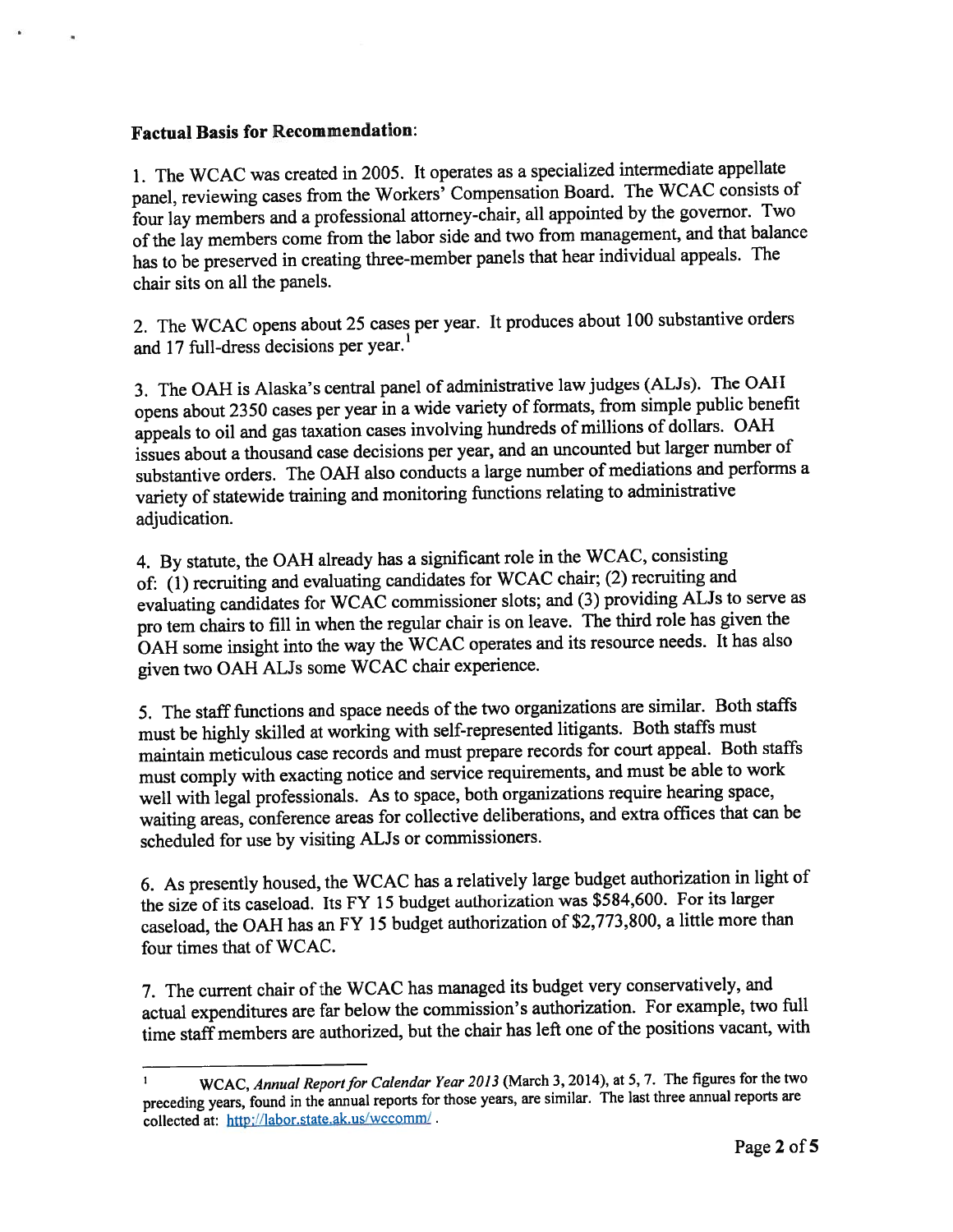resulting savings of about \$66,000. The commission is also permitted to employ <sup>a</sup> parttime staff attorney on contract, but the chair permitted that contract to lapse earlier this year, and he has no <sup>p</sup>lans to use <sup>a</sup> staff attorney in the future. Actual expenditures in FY 14 were \$401,982.

8. This white paper explores <sup>a</sup> limited integration between the OAR and WCAC, with the objective of reducing the WCAC's annual cost without affecting the substance of the WCAC's work. The overall concep<sup>t</sup> would be to fold all the suppor<sup>t</sup> functions for WCAC into OAH, while leaving the commission itself essentially untouched, complete with its political balance and independent chair. The chair would retain independence but would reside in the OAH office.

9. Efficiency would be achieved by allowing the OAR to handle all the case file administration along with its thousands of other cases. The OAH would also furnish <sup>a</sup> hearing room for the rare live proceedings the WCAC conducts, and offices for the occasional visits of WCAC board members to Anchorage. Because of dual use of offices and hearing space, the combined space footprint of the two organizations would shrink.

10. Staffing: The unfilled staff position at the WCAC would be deleted. The single filled staff position presently in use at the WCAC would transfer to the OAH as part of the consolidation. As par<sup>t</sup> of efficient management, the OAR anticipates that some WCAC work would be handled by existing, dedicated OAR docketing and file managemen<sup>t</sup> staff, and that, conversely, the transferred staff person would no longer work exclusively on WCAC matters. This would be similar to the <sup>2012</sup> OAH-OHA merger, which resulted in improved service to the public and improved productivity overall by allowing certain functions to be performed "in bulk" by staff who were best suited to those functions, and by providing more complete staff coverage during all working hours than can be provided by <sup>a</sup> single employee working alone. The WCAC would also be able to take advantage of the OAH's new, custom-designed computerized case management system.

11. Space: The WCAC occupies 1,839 total square feet at the  $6<sup>th</sup>$  & K building. This includes 1,039 square feet in Suite <sup>405</sup> (Office), <sup>353</sup> square feet in Suite <sup>404</sup> (Files) and 50% of <sup>994</sup> square feet (i.e., <sup>447</sup> square feet) for their share in Suite <sup>402</sup> (Hearing Room). The Hearing Room is shared equally with ALRA. The current lease rate for this space is approximately \$2.26 per square foot. The WCAC will incur lease costs of \$49,816 for FY15.

The current WCAC space is very lightly used. WCAC uses the 994-sqaure-foot hearing room for relatively short proceedings approximately twice <sup>a</sup> month. Its co-tenant, ALRA, has reportedly used that space only twice in five years. The 353-square-foot file room is about one-third full, even though WCAC has never archived or destroyed any files since its inception. The 1,039 square feet of main office space is occupied by two people, with two of the three large offices and one large staff area left unoccupied.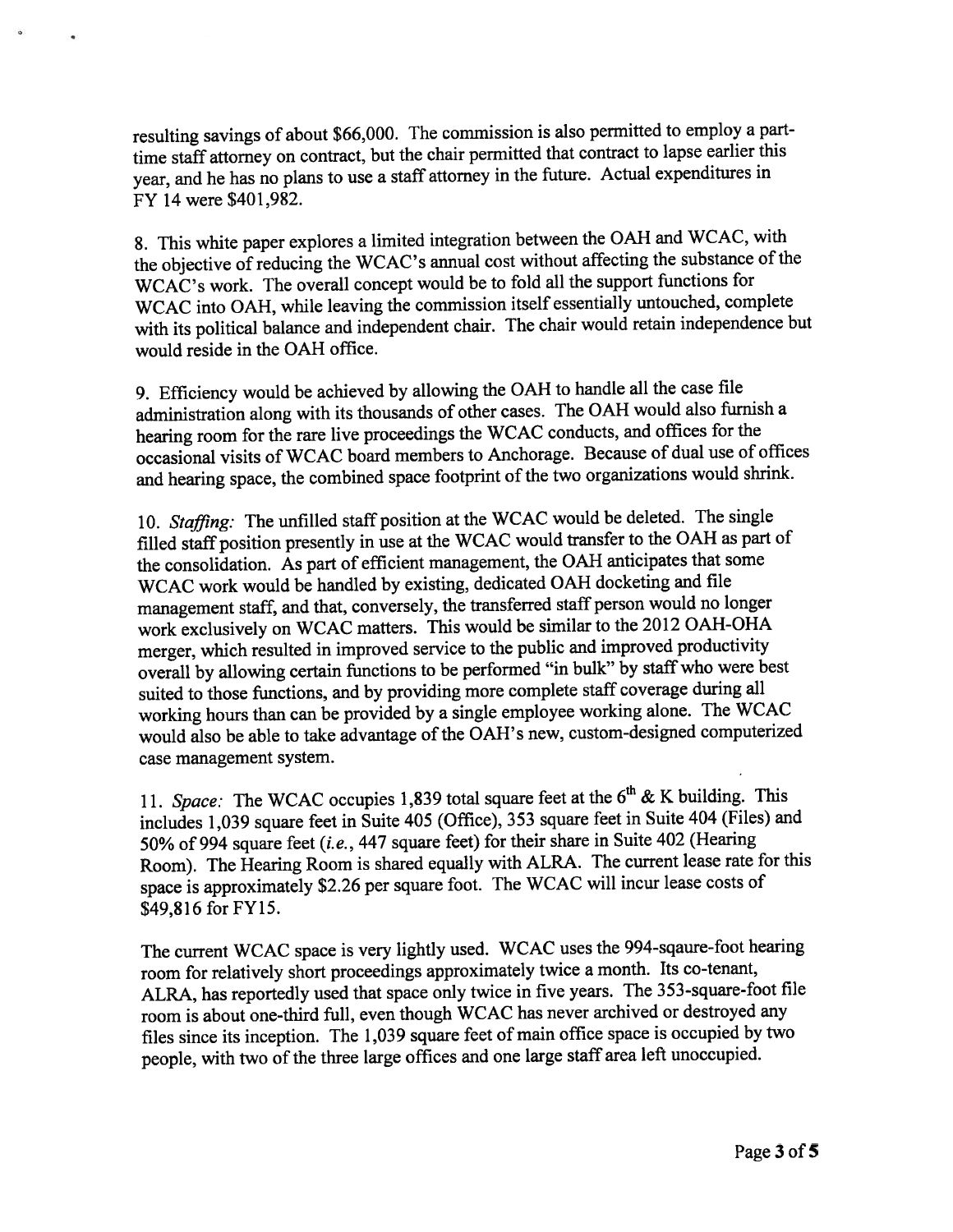Taking into account opportunities for dual use, the OAH anticipates that it would need approximately <sup>700</sup> square feet of space in its Atwood location to accommodate the WCAC functions without any reduction in the ability to host proceedings and part-time work by the commissioners. The cost of this space would be approximately \$13,000 per year. State Leasing and Facilities Manager Tanci Mintz indicates that this space need could likely be accommodated in the Atwood Building.

<sup>A</sup> complication is that the existing WCAC space is leased until July 31, 2017. Achievement of space reduction savings would likely depend, therefore, on whether a substitute state tenant could be found for that space.<sup>2</sup> Tanci Mintz has inspected the space and thinks this may be possible.

<sup>A</sup> second complication is that the ALRA might be left with sole responsibility to pay for <sup>a</sup> hearing facility is currently shares with the WCAC. We have not been authorized to talk with the ALRA about its needs and how they might best be accommodated if the WCAC were to move. The potential adverse budget impact on the ALRA, if no mitigation measures are found, is \$12,123. However, the information we have from other sources familiar with the space is that even ALRA's existing half-interest in the space would be extremely hard to justify under the state's current space-usage <sup>p</sup>hilosophy. ALRA apparently uses the space less than once <sup>a</sup> year and its usage has been for activities (such as vote-counting) that could be better and more inexpensively accommodated in other space, such as the new Atwood Conference Center.

12. Mechanism for integration: Art. III, Sec. 23 of the Alaska Constitution allows the governor to reassign functions within the executive branch, making direct statutory changes as necessary, as was done with EQ 116. The legislature has <sup>60</sup> days to veto any such change. The changes needed appear to be well within the traditional EQ authority as exercised by this and past governors. The provisions of the EO would be extremely simple and could be drafted in a matter of hours. They consist of the following:

a. Alter AS 23.30.009(a) so that "general supervision over the office" and most administrative functions  $(1, 2, 4, 4)$  and 5 in the statute) go to the Chief Administrative Law Judge, not the WCAC chair.

b. Alter AS 23.30.127(c) and/or associated definitions so that appeals would be filed with OAH.

c. Consider altering AS <sup>23</sup> .30.007(a) so that the commission is "in" DOA rather than DOL. This is an optional change; the commission could also be left "in"  $DOL.<sup>3</sup>$ 

<sup>&</sup>lt;sup>2</sup> There is a release clause in the lease relating to changes in law that terminate a section or division, which might allow the state to relinquish the space before the lease term expires, but we assess this possibility as unlikely.

If the commission is left "in" DOL, funds could be RSA'd to the OAH to cover the WCAC's allocated share of space and to cover the cost of one staff position.